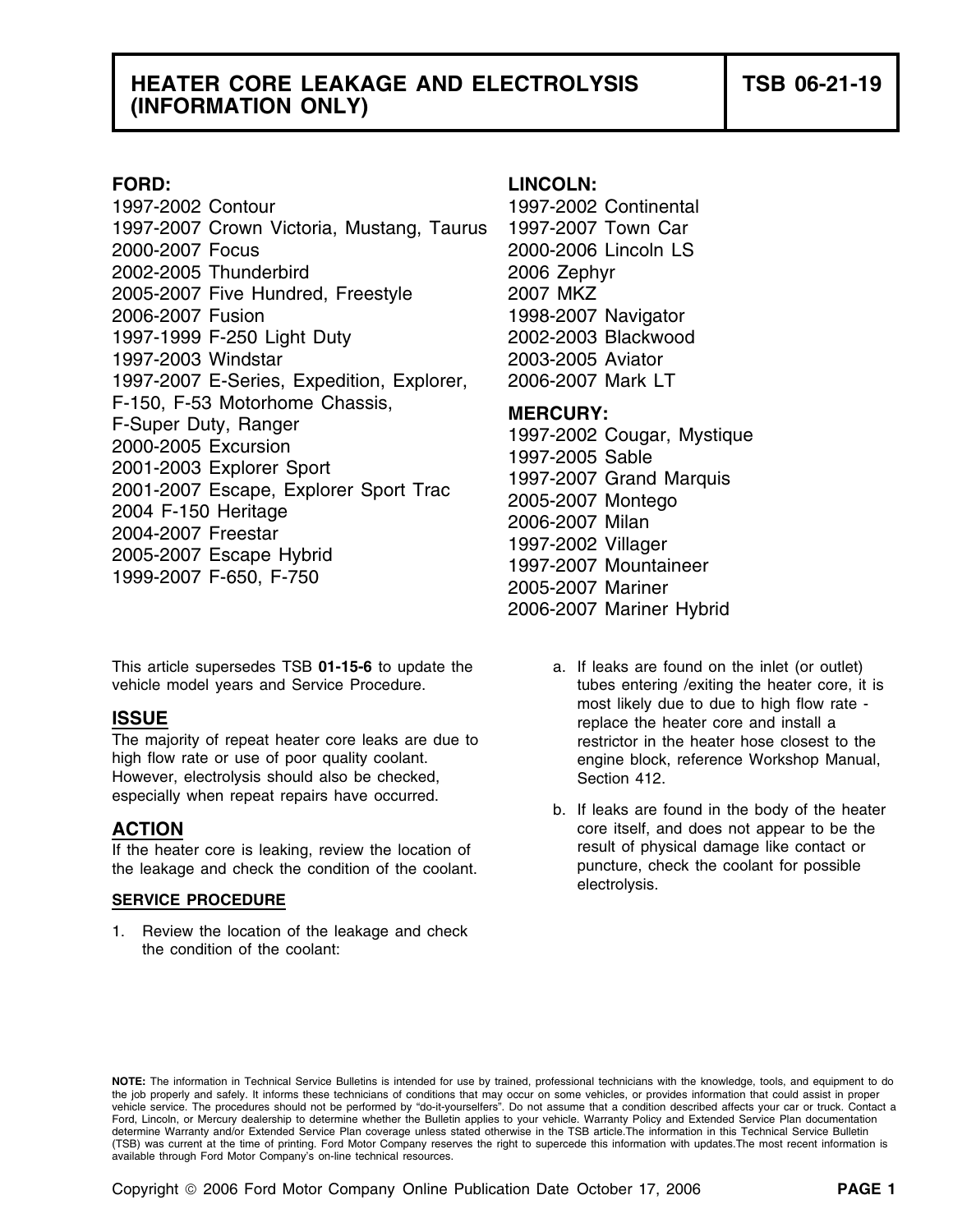# **TSB 06-21-19 (Continued)**

Gheck for voltage in the cooling system by touching<br>the negative contact of a voltmeter to the battery d. Any one greater than 0.4 V, check and the negative contact of a voltmeter to the battery ground or a known good ground and suspend the clean ground cable connections. positive lead in the coolant, making sure it is in contact with the coolant but not touching any metal<br>part of the radiator or cooling system. Both AC and<br>DC voltages must be checked. Vehicles normally and a jumper wire to ground. have DC voltages; however, a faulty engine block f. Plug in engine block heater, if equipped, heater or faulty diode in the alternator can produce and test. AC voltages. It is understood that coolant is lost due to heater core failure but try to obtain a voltage example. Recheck voltage less than or equal to 0.4 reading on the old coolant in the engine block V. before addition to or replacement of. To keep more<br>
coolant from exiting the heater core clamp off<br>
h. Unplug engine block heater, if equipped.<br>
heater core lines and measure coolant in the engine heater core lines and measure coolant in the engine and S. Check for loose, missing, or inadequate block. Try not to dilute the original coolant with new coolant during testing if possible.

- - a. Remove both cables from the battery and b. Crank engine but do not start. ensure they do not contact each other or
	- equal to 0.4 V OK b. Touch negative lead of voltmeter to engine ground and positive lead in the coolant. d. If greater than 0.4 V, ground or repair

## **NOTE**

FOR TESTING.

- less than or equal to 0.4 volts (V) OK, radio, cell phone, etc. reconnect battery cables and proceed to g. Test with ground probe to battery ground,<br>Step 2. engine ground, and vehicle ground
- d. If greater than 0.4 V, flush cooling system sequentially.
- e. Recheck voltage less than or equal to 0.4 i. If greater than 0.4 V, turn off one item at a<br>V. time until V drops to less than or equal to
- 
- g. Refill the system with appropriate
- 2. Check for loose or missing grounds at static **k.** Turn the DVOM to AC volts.
	- a. Turn off all accessories. Turn ignition on but m. If any AC voltage is present then try turning<br>do not start engine.<br>off each accessory one at a time including
	- b. Test with ground probe to battery ground, blower motor and any fan motors. engine ground, and vehicle ground sequentially.
- **Testing For Electrolysis** c. Voltage less than or equal to 0.4 V on all
	-
	-
	-
	-
	-
	-
- 1. Determine whether coolant condition is **a.** Test with ground probe to battery ground, and vehicle ground, acceptable.<br>acceptable. sequentially.
	-
	- the vehicle. c. Monitor voltage while cranking. less than or
		- starter.
- POSITIVE TEST PROBE IS IN THE COOLANT e. Start engine and run at about 2000 rpm.
	- c. Check the voltage in the cooling system. If customer only uses occasionally such as CB
		-
		- thoroughly. h. Voltage less than or equal to 0.4 V OK
	- f. Reconnect battery cables. 0.4 V. Repair ground to the accessory just identified.
		- Motorcraft<sup>®</sup> engine coolant.  $\qquad \qquad$  j. Recheck voltage less than or equal to 0.4 V
			-
	- conditions. Conditions. Conditions. Conditions.
		-